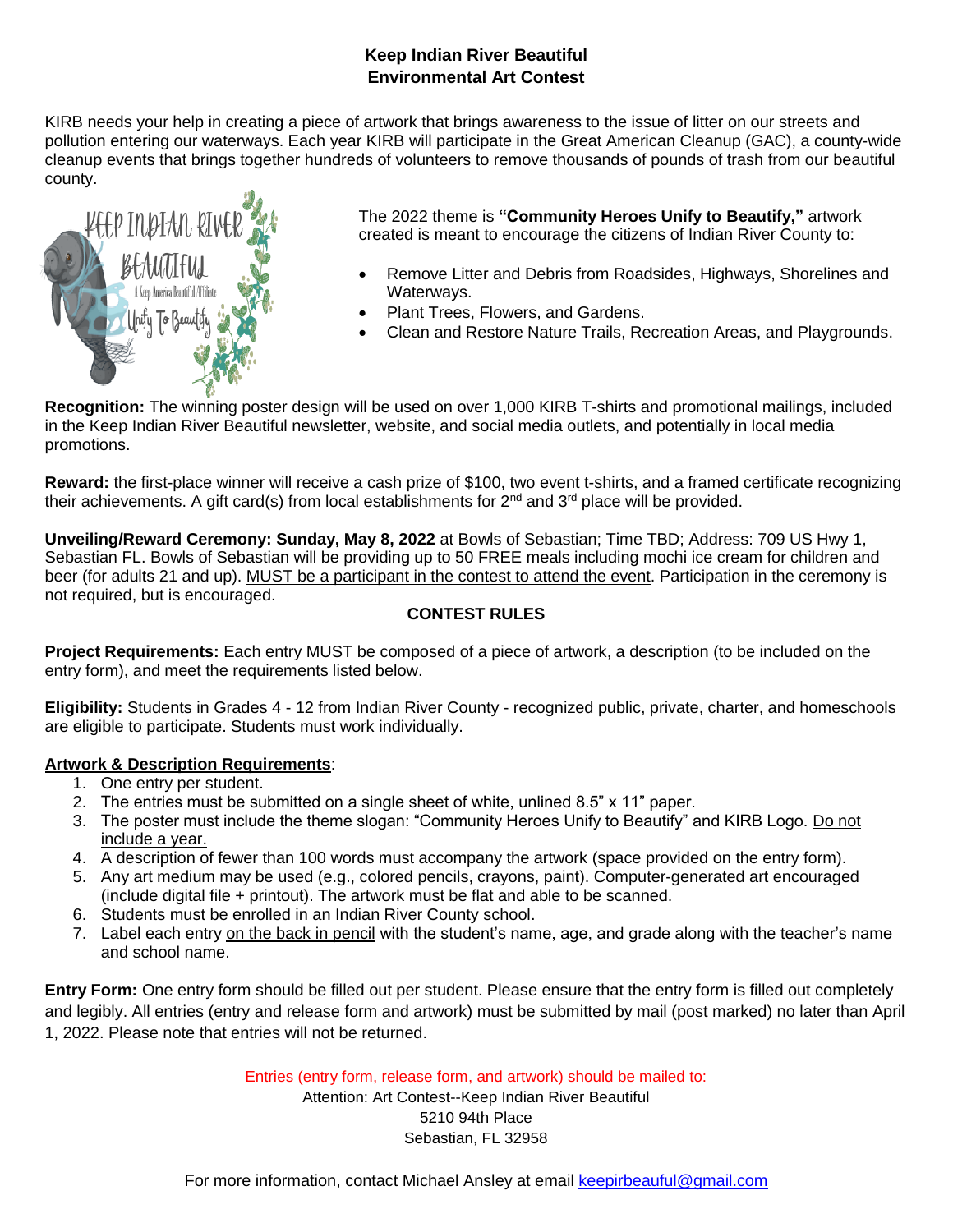### **Keep Indian River Beautiful Environmental Art Contest - Entry Form**

There should be one entry form filled out per student. Please PRINT and ensure that the form is filled out completely and legibly. All entries must be submitted by mail (post marked) no later than April 1, 2022.

|                             | Please ensure accuracy as this form will be used to contact the winner.                          |
|-----------------------------|--------------------------------------------------------------------------------------------------|
|                             |                                                                                                  |
|                             |                                                                                                  |
|                             |                                                                                                  |
|                             |                                                                                                  |
|                             |                                                                                                  |
| <b>Artwork Description:</b> |                                                                                                  |
|                             |                                                                                                  |
|                             | Description (100 words max; please print legibly, may be completed on a separate sheet of paper) |
|                             |                                                                                                  |
|                             |                                                                                                  |
|                             |                                                                                                  |
|                             |                                                                                                  |
|                             |                                                                                                  |
|                             |                                                                                                  |
|                             |                                                                                                  |
|                             |                                                                                                  |
|                             |                                                                                                  |
|                             |                                                                                                  |
|                             |                                                                                                  |